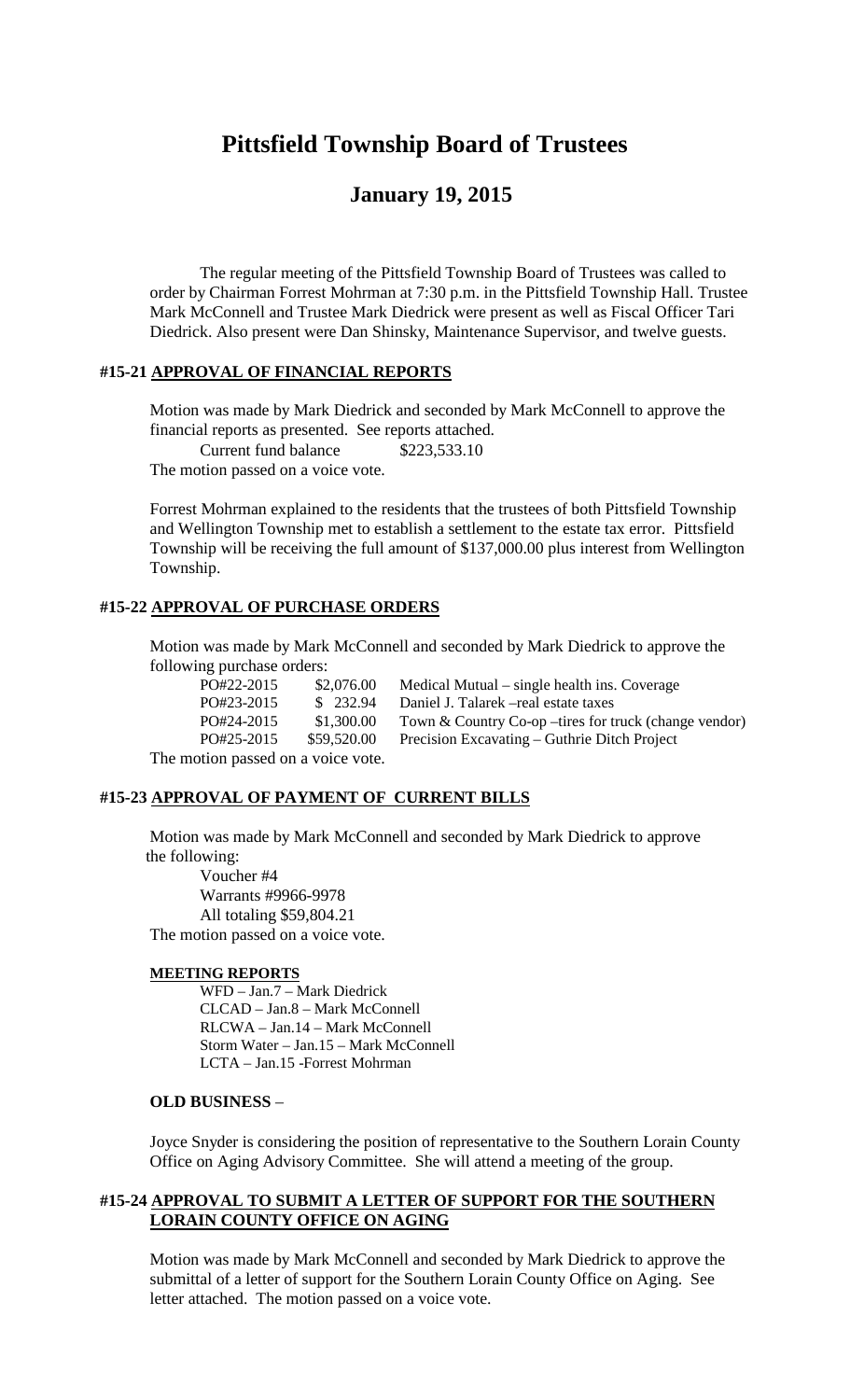There was a discussion on the Columbia Gas issue. Columbia Gas would like the mineral rights to the land below the South Cemetery for a settlement agreement of \$250.00. There is currently a class action lawsuit in progress concerning these rights.

#### **#15-25 APPROVAL TO ACCEPT THE \$250.00 OFFERED BY COLUMBIA GAS FOR AN AGREEMENT FOR STORAGE ON THE "CLINTON LAYER" OF UNDERGROUND BELOW THE SOUTH CEMETERY**

Motion was made by Mark McConnell and seconded by Mark Diedrick to approve the acceptance of the \$250.00 offered by Columbia Gas for an agreement for storage on the "Clinton Layer" of the underground below the South Cemetery. The motion passed on a voice vote.

Dumpster Day was held on Saturday, January 10, 2015. The day was very cold and the participation was not as good as normal.

#### **NEW BUSINESS –**

#### **#15-26 APPROVAL TO HIRE STEVE MAGYAR AS AN EMPLOYEE TO SERVE AS THE WEBMASTER FOR PITTSFIELD TOWNSHIP AT THE RATE OF \$25.00 PER MONTH**

Motion was made by Mark McConnell and seconded by Mark Diedrick to hire Steve Magyar as an employee to serve as the Webmaster for Pittsfield Township at the rate of \$25.00 per month. The motion passed on a voice vote.

#### **#15-27 APPROVAL TO APPOINT FORREST MOHRMAN AS THE PITTSFIELD TOWNSHIP REPRESENTATIVE TO THE LORAIN COUNTY TRASH CONSORTIUM FOR 2015**

Motion was made by Mark McConnell and seconded by Mark Diedrick to approve the appointment of Forrest Mohrman as the Pittsfield Township representative to the Lorain County Trash Consortium for 2015. Forrest Mohrman abstained from the vote. The motion passed on a roll call vote.

Bert Latran stated his concern regarding the LORCO extension into New Russia Township. He stated that this could ultimately affect Pittsfield Township. He plans to attend a meeting on January 20, 2015 to share his concerns.

A few residents stated their concerns regarding the condition of the Townhall. Mark Diedrick will address the issue with Pat Koniarski. A suggestion was made that the curtains in the Townhall needed to be replaced.

#### **ZONING BUSINESS –**

Dan Shinsky reported that the zoning business has been very quiet.

#### **ROAD & MAINTENANCE REPORT –**

Dan Shinsky commented that the current low fuel prices have helped immensely for the Township fuel budget.